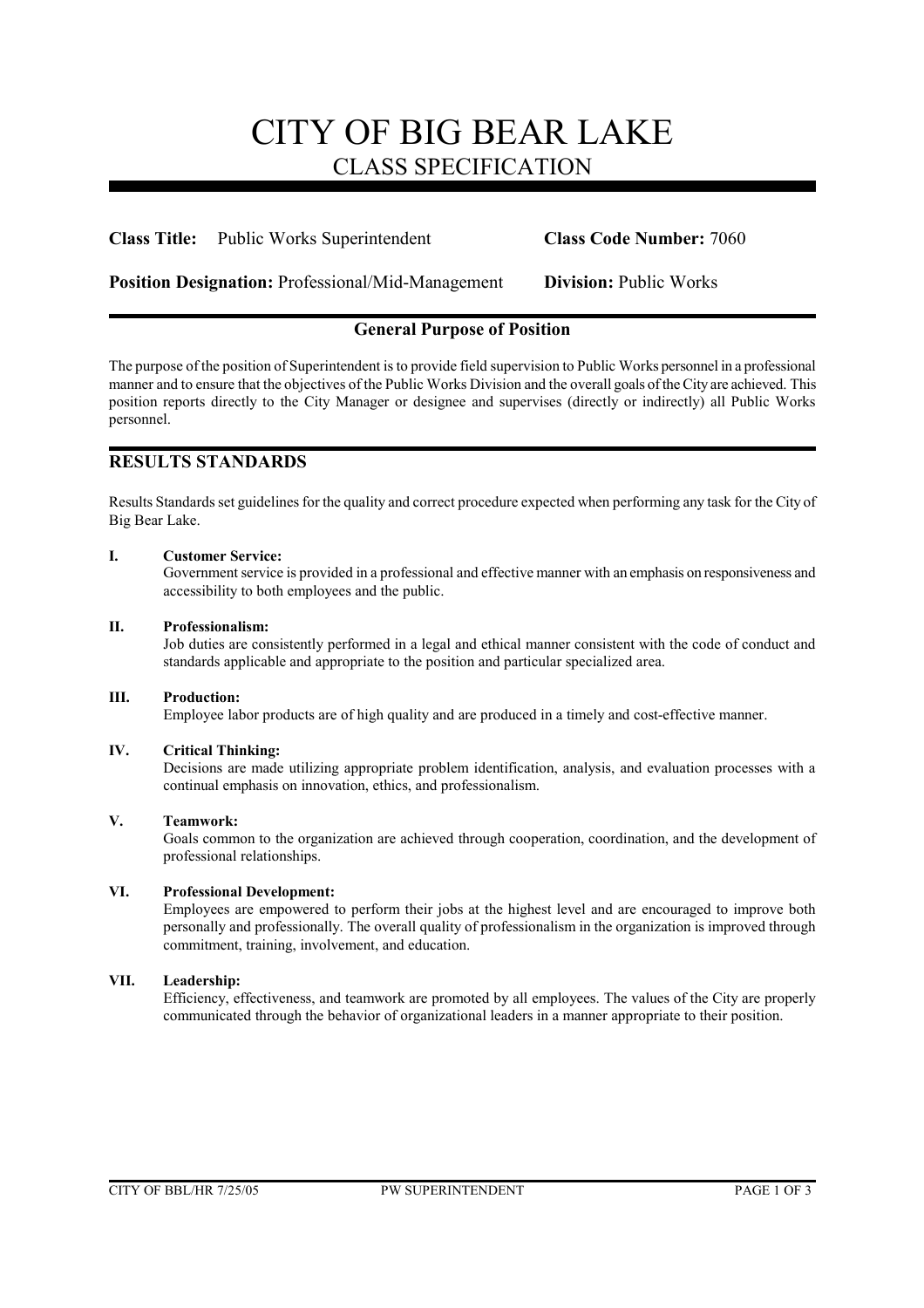# CITY OF BIG BEAR LAKE CLASS SPECIFICATION

# **FORMAT**

**Result Statements:** (in bold) describe common results expected of the Division or results specific to a particular position.

Performance Standards (preceded by a  $\Box$ ) describe the specific manner in which the associated Result Statement is achieved by this position. Multiple Performance Standards can be associated with each Result Statement and define the expectations for employee performance.

#### **A. The City's infrastructure is maintained to the City's standards.**

- Road repair work assignments are made in an effective manner.
- $\Box$  Road maintenance work is monitored and evaluated.
- A road maintenance plan is developed and administered.
- $\Box$  The road infrastructure of the City is inspected on a regular basis.
- Snow removal operations are coordinated and directly supervised.
- A schedule for regular maintenance on the pump stations is developed and maintained.
- $\Box$  Pump stations are inspected on a regular basis.
- □ Sewer development and improvement plans are developed and/or input is provided on such projects.
- Subordinates are provided with the resources necessary to maintain the sewer system in proper operating order.

#### **B. City facilities, parks and the Village area are maintained to the City's standards.**

- $\Box$  Work assignments are given to ensure adequate staffing to maintain the facilities.
- The City facilities, parks and the Village area are inspected on a regular basis.
- $\square$  Public Works employees are provided with the direction and training necessary to maintain the facilities of the City.
- $\Box$  Work assignments are prepared to ensure adequate grounds keeping for all City facilities, parks and the Village area.
- $\Box$  Public Works personnel are provided with the resources necessary to maintain the Village area in a proper manner.
- The Civic Center Annex is maintained to the City's standards.

# **C. City vehicles and equipment are maintained to the City's standards.**

A maintenance plan for all City vehicles is developed and administered.